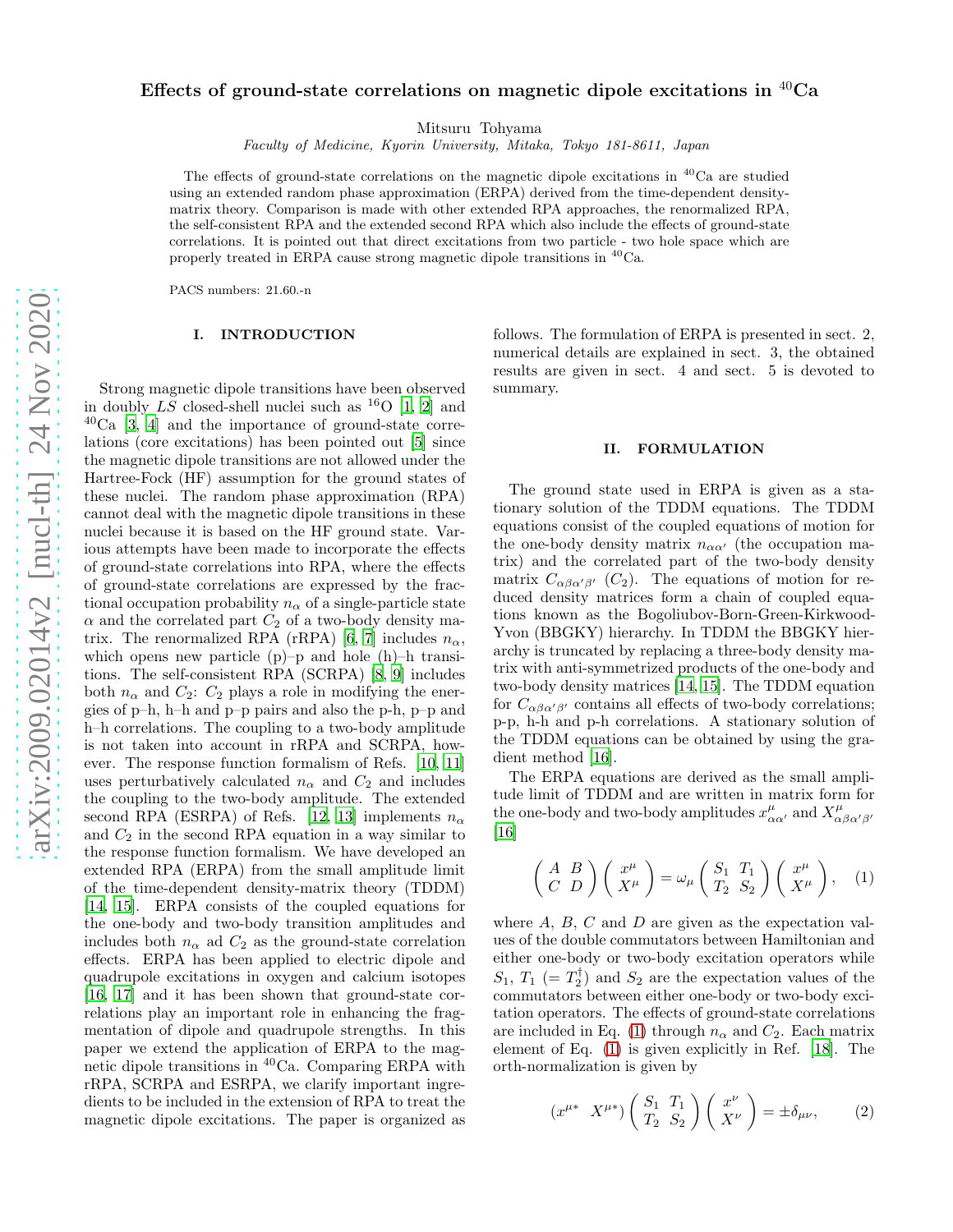where  $(x^{\mu*} \ X^{\mu*})$  is the left eigenvector of Eq. [\(1\)](#page-0-0) and the minus sign is for negative-energy states. The one-body sector of Eq. [\(1\)](#page-0-0)  $Ax^{\mu} = \omega_{\mu} S_1 x^{\mu}$  is the same as the equation in SCRPA and the neglect of  $C_2$  in the SCRPA equation reduces to the rRPA equation. If the HF assumption is made for the ground state, Eq.[\(1\)](#page-0-0) is reduced to the SRPA equation [\[13\]](#page-4-12) though it is irrelevant to the magnetic dipole excitations in  ${}^{40}$ Ca. When all  $C_2$ 's except for those in  $A$  on the left-hand side of Eq.  $(1)$  are neglected, Eq. [\(1\)](#page-0-0) corresponds to the ESRPA equation of Refs. [\[12](#page-4-11), [13\]](#page-4-12). The interaction in  $D$  is also neglected in ESRPA.

## III. CALCULATIONAL DETAILS

The occupation probability  $n_{\alpha}$  and  $C_2$  are calculated within TDDM using a truncated single-particle basis: The  $2s_{1/2}$ ,  $1d_{3/2}$ ,  $1d_{5/2}$  and  $1f_{7/2}$  states are used for both protons and neutrons. For the calculations of the singleparticle states we use the Skyrme III force [\[19\]](#page-4-18). To reduce the dimension size, we only consider the 2p–2h and 2h–2p elements of  $C_2$ . A simplified interaction which contains only the  $t_0$  and  $t_3$  terms of the Skyrme III force is used as the residual interaction [\[16](#page-4-15)]. The spin-orbit force and Coulomb interaction are also omitted from the residual interaction. The magnetic dipole states are obtained by using Eq. [\(1\)](#page-0-0). The one-body amplitudes  $x^{\mu}_{\alpha\alpha'}$  are defined with a large number of single-particle states including those in the continuum: We discretize the continuum states by confining the wavefunctions in a sphere with radius 15 fm and take all the single-particle states with  $\epsilon_{\alpha} \leq 50$  MeV and  $j_{\alpha} \leq 9/2\hbar$ . As the residual interaction in Eq. [\(1\)](#page-0-0), we use a force of the same form as that used in the ground-state calculation. Since the residual interaction is not consistent with the effective interaction used in the calculation of the single-particle states, it is necessary to reduce the strength of the residual interaction so that the spurious mode corresponding to the centerof-mass motion comes at zero excitation energy in RPA. We found that the reduction factor  $f$  is 0.66. The residual interaction used in the matrices  $A, B$  and  $C$  which involve the couping to the one-body amplitudes is multiplied with this factor  $f$ . We include all p-h and h-p amplitudes. For p–p and h–h we include the amplitudes with  $|n_{\alpha}-n_{\alpha'}|\geq 0.05$ . For the single-particle states used in the ground-state calculation we also include the diagonal part  $x^{\mu}_{\alpha\alpha}$ , which plays an important role in increasing transition strength as will be shown below. To reduce the number of the two-body amplitudes, we consider only the 2p–2h and 2h–2p components of  $X^{\mu}_{\alpha\beta\alpha'\beta'}$ , using the  $2s_{1/2}$ ,  $1d_{3/2}$ ,  $1d_{5/2}$ ,  $1f_{7/2}$   $1f_{5/2}$ ,  $2p_{3/2}$  and  $2p_{1/2}$  states for both protons and neutrons.

The full M1 excitation operator is the following.

$$
\hat{\mathcal{Q}}(M1) = \left(\frac{3}{4\pi}\right)^{\frac{1}{2}} \sum_{i} [\alpha_l \mathbf{l}_i + \alpha_\sigma \boldsymbol{\sigma}_i + (\beta_l \mathbf{l}_i + \beta_\sigma \boldsymbol{\sigma}_i) \tau_i^z],
$$
\n(3)

TABLE I. Single-particle energies  $\epsilon_{\alpha}$  and occupation probabilities  $n_{\alpha\alpha}$  calculated in TDDM for <sup>40</sup>Ca.

<span id="page-1-0"></span>

|            | $\epsilon_{\alpha}$ [MeV] |                                     | $n_{\alpha}$ |       |
|------------|---------------------------|-------------------------------------|--------------|-------|
|            |                           | orbit proton neutron proton neutron |              |       |
| $1d_{5/2}$ | $-15.6$                   | $-22.9$                             | 0.923        | 0.924 |
| $1d_{3/2}$ | $-9.4$                    | $-16.5$                             | 0.884        | 0.884 |
| $2s_{2/2}$ | $-8.5$                    | $-15.9$                             | 0.846        | 0.846 |
| $1f_{7/2}$ | $-3.4$                    | $-10.4$                             | 0.154        | 0.154 |
| $1f_{5/2}$ | 5.2                       | $-1.3$                              |              |       |



<span id="page-1-1"></span>FIG. 1. M1 strength distribution calculated in ERPA (black lines), rRPA (red lines) and SCRPA (greenlines) for  ${}^{40}$ Ca.

where  $l_i$ ,  $\frac{1}{2}\sigma_i$  and  $\frac{1}{2}\tau_i$  are the nucleon orbital angular momentum, spin and isospin, respectively. The coefficients are give by  $\alpha_l = -\beta_l = \mu_0/2$ ,  $\alpha_\sigma = (g_n + g_p)/4$ and  $\beta_{\sigma} = (g_n - g_p)/4$  with the nucleon spin g-factors  $g_{\rm n} = -3.826\mu_0$  and  $g_{\rm p} = 5.585\mu_0$ . Here  $\mu_0$  is the nuclear magneton. In the following analysis we use the dominant term given by  $\sigma_i \tau_i^z$  [\[20](#page-4-19), [21\]](#page-4-20): In our calculations shown below this operator explains about 82 % of the transition strength of isovector magnetic dipole modes.

#### IV. RESULTS

## A. Ground state

The occupation probabilities calculated in TDDM for  $^{40}\mathrm{Ca}$  are shown in Table [I.](#page-1-0) The deviation from the HF values ( $n_{\alpha\alpha}$ =1 or 0) is more than 10%, which means that the ground state of  $40Ca$  is a strongly correlated state as was pointed out in an RPA approach [\[22](#page-4-21)] and perturbation calculations [\[13,](#page-4-12) [20\]](#page-4-19).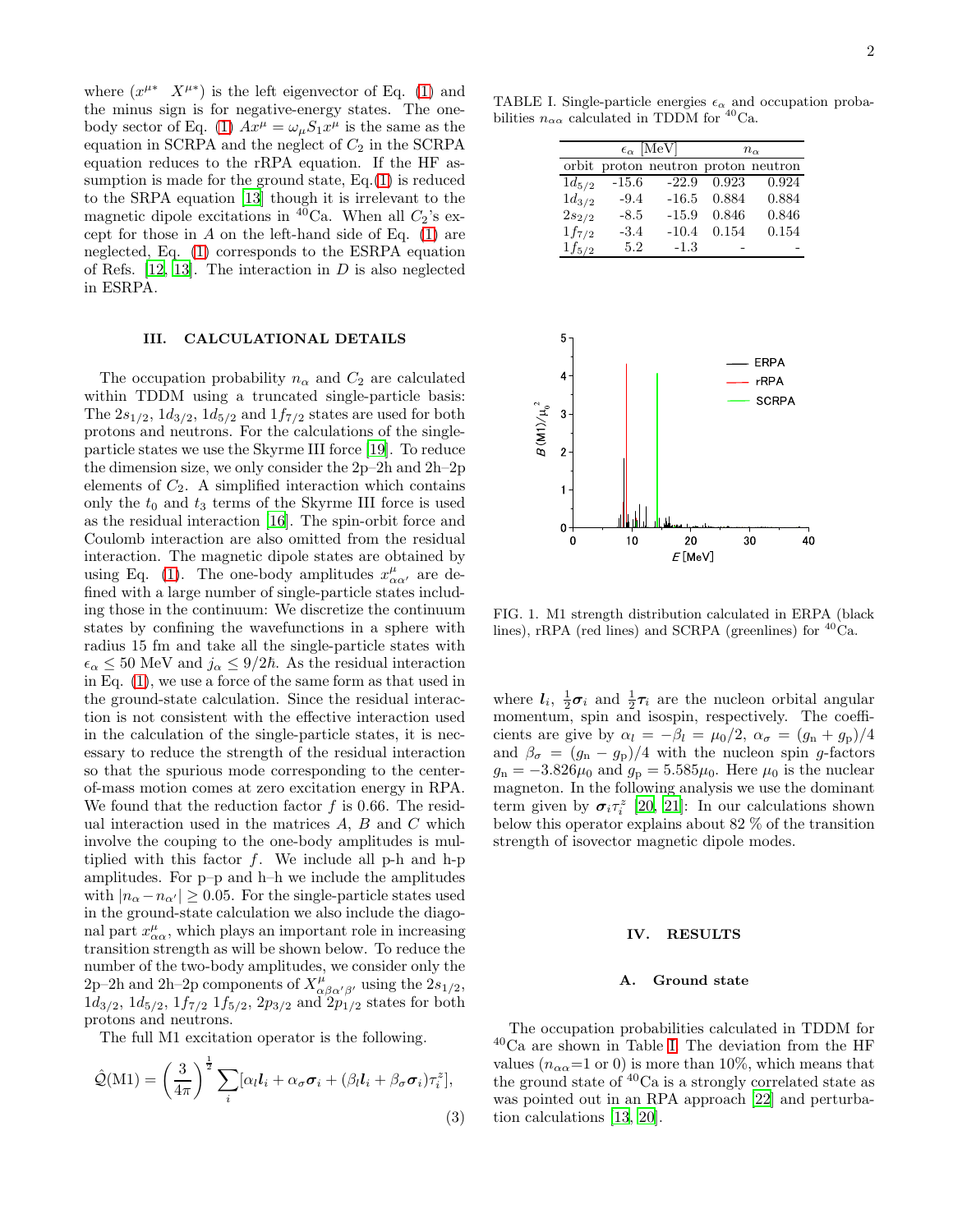

<span id="page-2-0"></span>FIG. 2. Strength functions calculated in ERPA (solid line), rRPA (dotted line) and SCRPA (dot-dashed line) for the magnetic dipole excitation in  ${}^{40}$ Ca. The distributions are smoothed with an artificial width  $\Gamma = 0.5$  MeV.

## B. Magnetic dipole excitation

The M1 strengths  $(B(M1) \t)$  calculated in ERPA (black lines), rRPA (red lines) and SCRPA (green lines) are shown in Fig. [1.](#page-1-1) To facilitate comparison, we also display in Fig. [2](#page-2-0) the distributions smoothed with an artificial width  $\Gamma = 0.5$  MeV. The occupation probability  $n_{\alpha}$  used in rRPA,  $n_{\alpha}$  and  $C_2$  used in SCRPA are not selfconsistently determined by the one-body amplitudes but are taken from the results of the TDDM ground-state calculation. First we discuss the results in rRPA and SCRPA. There are two states below 10 MeV in rRPA. The state at 9.1 MeV has  $4.32 \mu_0^2$  and mainly consists of the neutron  $1f_{7/2} \rightarrow 1f_{5/2}$  component: The contribution of this component to the normalization Eq.  $(2)$  is 84.9 % and that of the proton  $1f_{7/2} \rightarrow 1f_{5/2}$  component 14.9 %. The state at 8.5 MeV has 0.67  $\mu_0^2$  and consists of 85.0% of the proton  $1f_{7/2} \rightarrow 1f_{5/2}$  component and 14.9% of the neutron  $1f_{7/2} \rightarrow 1f_{5/2}$  component as measured by the contributions to the normalization. Thus the proton and neutron transitions are separated due to the asymmetry in the single-particle energy. Note that the proton  $1f_{5/2}$  state is in the continuum (see Table [I\)](#page-1-0). SCRPA gives the collective state at 14.3 MeV with 4.07  $\mu_0^2$ . The contributions of the proton and neutron  $1f_{7/2} \rightarrow 1f_{5/2}$ transitions to the normalization Eq. [\(2\)](#page-0-1) are 38.5 % and 59.7 %, respectively. Thus, in rRPA and SCRPA the M1 states with the largest transition strength consist of pure  $1f_{7/2} \rightarrow 1f_{5/2}$  transitions. In the case of SCRPA the M1 state gains extra excitation energy due to the selfenergy contributions. As has been pointed out in Ref. [\[23\]](#page-4-22), the coupling to the two-body amplitudes is needed to decrease the excitation energy of the collective state when both effects of  $n_{\alpha}$  and  $C_2$  are included in the onebody sector of Eq. [\(1\)](#page-0-0). Experimentally, two M1 states

with  $T = 1$  have been observed at 9.87 MeV and 10.32 MeV with  $B(M1)$   $\uparrow = 0.23 \pm 0.06 \mu_0^2$  and  $1.17 \pm 0.06 \mu_0^2$ , respectively [\[3](#page-4-2), [4](#page-4-3), [24](#page-4-23), [25](#page-4-24)]. To obtain better agreement with the observed excitation energies in the framework of rRPA (and ERPA), we need to adjust the spin-orbit force and (or) include other spin-dependent interactions which are omitted in Skyrme III. We found that the spin-isospin dependent interaction  $v_0 \sigma_1 \cdot \sigma_2 \tau_1 \cdot \tau_2$  with  $v_0 \approx 240$  MeVfm<sup>3</sup> [\[26\]](#page-4-25) can increase the excitation energies of the M1 states by 0.5 MeV in rRPA. The summed values of  $B(M1) \uparrow$  in rRPA and SCRPA are 5.63  $\mu_0^2$  and 4.53  $\mu_0^2$ , respectively, which largely exceed the summed value 1.4  $\mu_0^2$  of the observed two M1 states. This overestimation of theoretical transition strengths is common for spin-isospin modes and is known as a quenching problem [\[26\]](#page-4-25). In the following we point out that the large transition strength in rRPA and SCRPA is not inconsistent with the energy-weighted sum rule (EWSR). We evaluate the EWSR value using

<span id="page-2-1"></span>
$$
\sum_{\mu} |\langle \Phi_{\mu} | \hat{Q}_z | \Phi_0 \rangle|^2 = \frac{1}{2} \langle \Phi_0 | [\hat{Q}_z, [H, \hat{Q}_z]] | \Phi_0 \rangle
$$

$$
= \frac{1}{2} \langle \Phi_0 | [\hat{Q}_z, [V, \hat{Q}_z]] | \Phi_0 \rangle. \tag{4}
$$

Here V is a two-body interaction and  $\hat{Q}_z = \sum_i \sigma_i^z \tau_i^z$ , which is used to calculate the M1 transition strength. The EWSR value is determined by the spin-dependent part of the Hamiltonian  $H$  and thus depends on the interaction  $V$  [\[20\]](#page-4-19). As the spin-dependent interaction we first consider the spin-orbit force in Skyrme III

$$
V = iW_0(\boldsymbol{\sigma}_1 + \boldsymbol{\sigma}_2) \cdot \boldsymbol{k}' \times \delta^3(\boldsymbol{r}_1 - \boldsymbol{r}_2) \boldsymbol{k}, \qquad (5)
$$

where  $\mathbf{k} = (\nabla_1 - \nabla_2)/2i$  acts on the right and  $\mathbf{k}' =$  $-(\nabla_1 - \nabla_2)/2i$  on the left, and  $W_0 = 120$  MeVfm<sup>5</sup>. The double commutator in Eq. [\(4\)](#page-2-1) gives a two-body operator. To be consistent with the approximations for the ground state used in rRPA and SCRPA, we take only the uncorrelated parts of the two-body density matrix given by  $n_{\alpha}$  in rRPA and both  $n_{\alpha}$  and  $C_2$  in SCRPA. It turns out that the transition strengths in rRPA and in SCRPA exhaust 57 % and 65% of the EWSR values, respectively. Thus the large transition strengths in rRPA and SCRPA are not inconsistent with EWSR associated with the spin-orbit force. To fulfill EWSR more precisely, we need to make the residual interaction to be consistent with the force used for the calculation of single-particle states and the treatment of continuum states also affects the EWSR value. We found that when the box size used for the continuum states is decreased to 10 fm, the fulfillment of EWSR is improved to 62 % in rRPA.

Now we discuss the results in ERPA. In ERPA the most collective state appears at 8.7 MeV with 1.83  $\mu_0^2$ . The excitation energy is 1.6 MeV lower than the experimental value 10.32 MeV. As mentioned above, the excitation energies of M1 states depend on spin (and isospin) properties of the interactions used, which are not properly adjusted in this work. This state has na-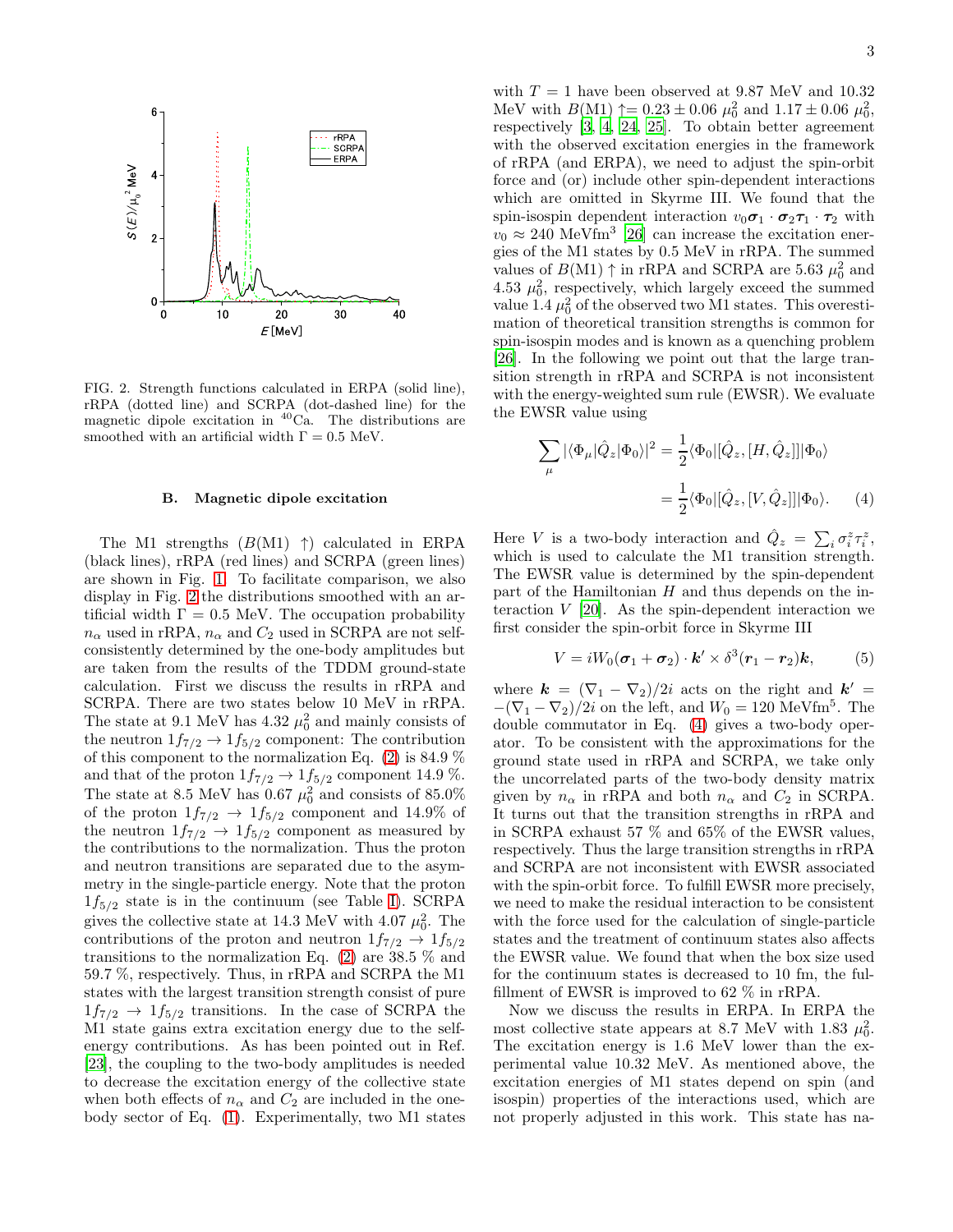



<span id="page-3-0"></span>FIG. 3. Coupling of the h-h amplitude to the 2p-2h amplitude (4 open ended vertical lines) through  $C_{\text{pp}/\text{hh}}$ . The horizontal line indicates  $C_{\text{pp}/\text{hh}'}$  and the vertical lines with arrows either a hole state or a particle state. The dotted line with a cross at the left end depicts the external field and the dot the h-h amplitude.

ture of the single-particle transitions similar to the collective states in rRPA and SCRPA. The neutron and proton  $1f_{7/2} \to 1f_{5/2}$  components have 54.2 % and 10.2 % contributions to the normalization, respectively. The 2p–2h configurations  $(\pi 2s_{1/2})^{-1}(\pi 1d_{3/2})^{-1}\pi 1f_{7/2}\pi 1f_{7/2}$ and  $(\pi 2s_{1/2})^{-1}(\nu 2s_{1/2})^{-1}\pi 1f_{7/2}\nu 1f_{7/2}$  explain 6.2 % of the normalization. The state at 8.6 MeV with 0.55  $\mu_0^2$  has also some single-particle nature: the neutron  $1f_{7/2} \rightarrow 1f_{5/2}$  component has 9.2 % contribution to the normalization and  $(\pi 2s_{1/2})^{-1}(\nu 2s_{1/2})^{-1}\pi 1f_{7/2}\nu 1f_{7/2}$ is the largest 2p–2h configuration which has 37.9 % contribution to the normalization. All other states have small single-particle components and mostly consist of  $(\pi 1d_{3/2})^{-1}(\nu 1d_{3/2})^{-1}\pi 1f_{7/2}\nu 1f_{7/2}$  and  $(\pi 1d_{3/2})^{-1}(\nu 2s_{1/2})^{-1}\pi 1f_{7/2}\nu 1f_{72}$  configurations. Although these 2p–2h states have small single-particle transition components, the carry rather large M1 strengths. This is because the 2p–2h amplitudes can have the onebody transition amplitudes of the  $x^{\mu}_{\alpha\alpha}$  type as graphically shown in Fig. [3,](#page-3-0) where the horizontal line depicts  $C_{\text{pp}/\text{hh}'}$ , the vertical lines with arrows either a particle or a hole state, the four open ended vertical lines the 2p–2h amplitude, the dotted line with a cross at the left end the external field and the dot the h-h amplitude. These  $x^{\mu}_{\alpha\alpha}$  type transition amplitudes are not included in rRPA and SCRPA. These processes may be called the direct 2p–2h response [\[12\]](#page-4-11). It has been pointed out that these processes play an important role in the fragmentation of quadrupole strength in <sup>16</sup>O [\[16\]](#page-4-15) and <sup>40</sup>Ca [\[17](#page-4-16)]. Figure [1](#page-1-1) shows that the direct 2p–2h response also plays an important role in the fragmentation of M1 strength. The most collective state in ERPA has by a factor of 1.6 larger transition strength than the experiment [\[3\]](#page-4-2). The results of shell-model calculations for spin-isospin modes such as

<span id="page-3-2"></span>FIG. 4. Strength functions calculated in ERPA (solid line) and ERPA0 (dotted line) for the magnetic dipole excitation in  $40$ Ca. The interaction among 2p–2h configurations is neglected in ERPA0. The distributions are smoothed with an artificial width  $\Gamma = 0.5$  MeV.

Gamow-Teller (GT) transitions require similar reduction factor to fit experimental data [\[27](#page-4-26)].

The summed value of  $B(M1) \uparrow$  in ERPA is 12.6  $\mu_0^2$ which is by a factor of about 2 larger than the rRPA value. We point out that this large summed value in ERPA is in accordance with the results of the perturbative calculations [\[20\]](#page-4-19) where realistic tensor forces were used. In the following we show that the transition strength in ERPA is not inconsistent with EWSR. The spin-orbit force cannot explain the large transition strength in ERPA. We consider the other spin-dependent part of the Skyrme III force:

<span id="page-3-1"></span>
$$
V = t_0 (1 + x_0 P^{\sigma}) \delta^3(\mathbf{r}_1 - \mathbf{r}_2), \tag{6}
$$

where  $P^{\sigma}$  is the spin-exchange operator,  $t_0 =$  $-1128.75$ MeVfm<sup>3</sup> and  $x_0 = 0.45$ . The parameter  $x_0$  was determined to reproduce empirical symmetry energy [\[19\]](#page-4-18). The  $\sigma_1 \cdot \sigma_2$  term in Eq. [\(6\)](#page-3-1) contributes to the right-hand side of Eq. [\(4\)](#page-2-1) though it only induces small p–h correlations in rRPA and SCRPA for the isovector dipole mode. In the case of  $\sigma_1 \cdot \sigma_2$  the EWSR value is determined solely by  $C_2$ : the uncorrelated parts of the two-body density matrix have no contributions. In the calculation of the EWSR value we use the reduction factor  $f = 0.66$ . We find that the ERPA strength fulfills 75 % of the EWSR value including the contribution of the spin-orbit force. Here we emphasize that the large transition strength in ERPA is within the limit of the EWSR value.

Finally we point out the importance of correlations among 2p–2h configurations which are neglected in ES-RPA [\[13\]](#page-4-12) and the response function formalism [\[10,](#page-4-9) [11\]](#page-4-10). The dotted line in Fig. [4](#page-3-2) shows the results of a calculation where the correlations among 2p–2h configurations are switched off: This calculation is referred to as ERPA0. The peaks above 10 MeV in ERPA0 cor